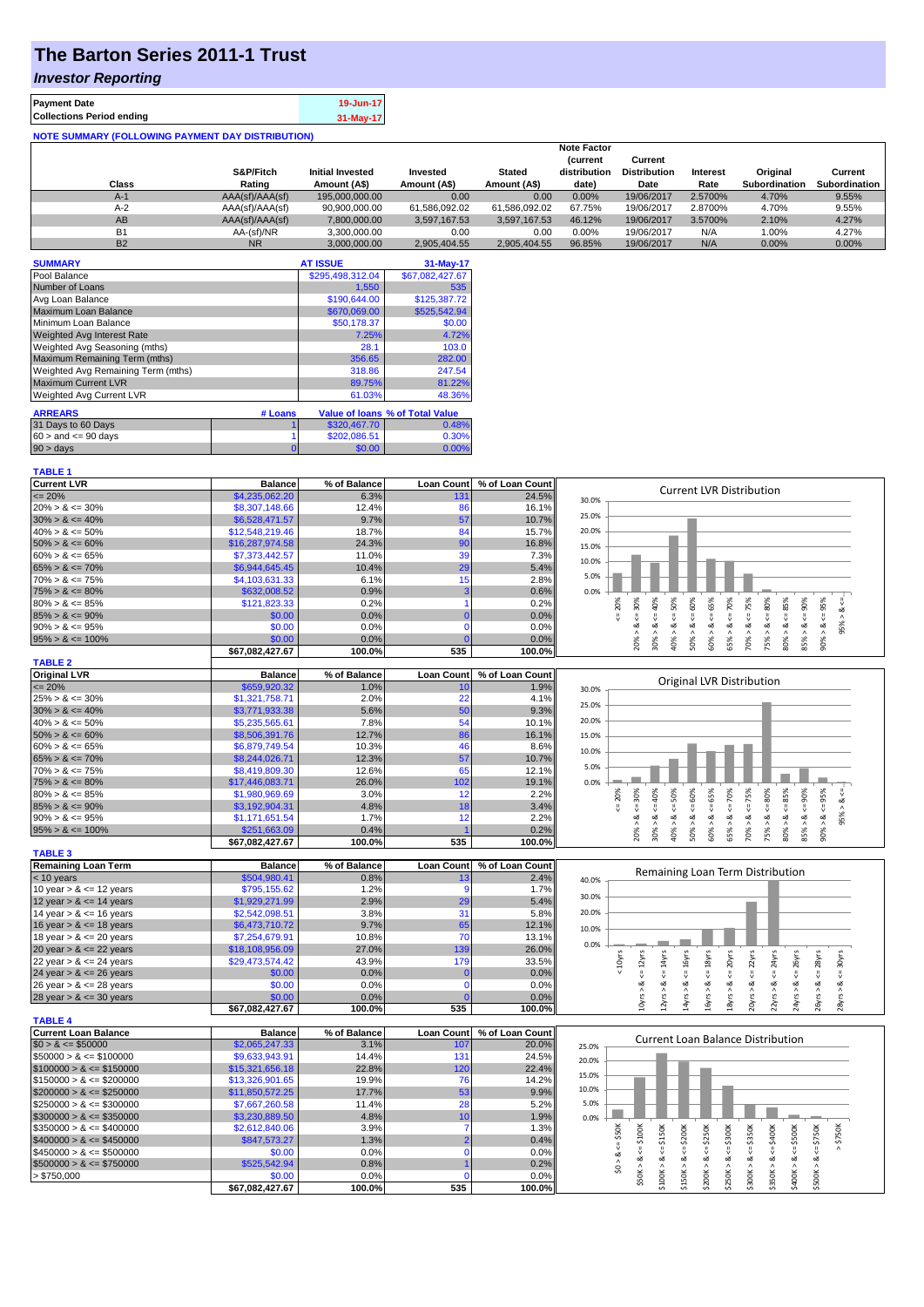## **The Barton Series 2011-1 Trust**

#### *Investor Reporting*

| <b>Payment Date</b>                                                   |                                   | 19-Jun-17         |                             |                            |                                                                                                                          |
|-----------------------------------------------------------------------|-----------------------------------|-------------------|-----------------------------|----------------------------|--------------------------------------------------------------------------------------------------------------------------|
| <b>Collections Period ending</b>                                      |                                   | 31-May-17         |                             |                            |                                                                                                                          |
| <b>TABLE 5</b>                                                        |                                   |                   |                             |                            |                                                                                                                          |
| <b>Loan Seasoning</b>                                                 | <b>Balance</b>                    | % of Balance      | <b>Loan Count</b>           | % of Loan Count            | Loan Seasoning Distribution                                                                                              |
| $= 6$ mths                                                            | \$0.00                            | 0.0%              | $\mathbf{0}$                | 0.0%                       | 40.0%<br>35.0%                                                                                                           |
| $> 8 \le 12$ mth                                                      | \$0.00                            | 0.0%              | $\mathbf 0$                 | 0.0%                       | 30.0%                                                                                                                    |
| $12 > 8 \le 18$ mths<br>$18 > 8 \le 24$ mths                          | \$0.00<br>\$0.00                  | 0.0%<br>0.0%      | $\mathbf{0}$<br>$\mathbf 0$ | 0.0%<br>0.0%               | 25.0%                                                                                                                    |
| $2 > 8 \le 3$ years                                                   | \$0.00                            | 0.0%              | $\bf{0}$                    | 0.0%                       | 20.0%                                                                                                                    |
| $3 > 8 \le 4$ years                                                   | \$0.00                            | 0.0%              | $\Omega$                    | 0.0%                       | 15.0%                                                                                                                    |
| $4 > 8 \le 5$ years                                                   | \$0.00                            | 0.0%              | $\Omega$                    | 0.0%                       | 10.0%                                                                                                                    |
| $5 > 8 \le 6$ years                                                   | \$0.00                            | 0.0%              | $\mathbf 0$                 | 0.0%                       | 5.0%                                                                                                                     |
| $6 > 8 \le 7$ years                                                   | \$10,452,156.64                   | 15.6%             | 61                          | 11.4%                      | 0.0%                                                                                                                     |
| $7 > 8 \le 8$ years                                                   | \$23,932,927.12                   | 35.7%             | 163                         | 30.5%                      | $\leq 12$ mth<br>$\leq 6$ years<br>years<br>mths<br>24 mths<br>$\leq 4$ years<br>$\Leftarrow$ 10 years<br>mths           |
| $8 > 8 \le 9$ years                                                   | \$14,094,728.63                   | 21.0%             | 112                         | 20.9%                      | $\circ$<br>$5 = 18$<br>ű                                                                                                 |
| $9 > 8 \le 10$ years                                                  | \$6,176,816.71                    | 9.2%              | 54                          | 10.1%                      | $4 > 8 \leq S$ years<br>$<=8$ years<br>$<= 9$ years<br>$2 > 8 < = 3$ years<br>$6 > 8 <= 7$<br>∛<br>⊗<br>∧<br>∝<br>ಷ<br>ಹ |
| > 10 years                                                            | \$12,425,798.57                   | 18.5%             | 145                         | 27.1%                      | 5 > 8<br>$9 - 8$ .<br>$\hat{z}$<br>$\stackrel{\wedge}{\circ}$<br>$\hat{3}$<br>$18 >$<br>$_{12}^{\circ}$                  |
|                                                                       | \$67,082,427.67                   | 100.0%            | 535                         | 100.0%                     |                                                                                                                          |
| <b>TABLE 6</b>                                                        |                                   |                   |                             |                            |                                                                                                                          |
| Postcode Concentration (top 10 by value                               | <b>Balance</b>                    | % of Balance      | Loan Count                  | % of Loan Count            | Geographic Distribution                                                                                                  |
| 5700                                                                  | \$2,040,472.15                    | 3.0%<br>2.6%      | 21<br>11                    | 3.9%<br>2.1%               | 0.8%                                                                                                                     |
| 2905<br>2602                                                          | \$1,736,960.27<br>\$1,611,880.80  | 2.4%              | 9                           |                            | 16.2%                                                                                                                    |
| 2617                                                                  | \$1,552,051.76                    | 2.3%              | 7                           | 1.7%<br>1.3%               |                                                                                                                          |
| 2614                                                                  | \$1,515,301.37                    | 2.3%              | 8                           | 1.5%                       | 5.8%                                                                                                                     |
| 2615                                                                  | \$1,478,399.48                    | 2.2%              | 11                          | 2.1%                       |                                                                                                                          |
| 2620                                                                  | \$1,354,403.00                    | 2.0%              | 9                           | 1.7%                       | 52.7%                                                                                                                    |
| 2906                                                                  | \$1,333,384.11                    | 2.0%              | $\overline{9}$              | 1.7%                       |                                                                                                                          |
| 6210                                                                  | \$1,319,104.95                    | 2.0%              | 11                          | 2.1%                       |                                                                                                                          |
| 5159                                                                  | \$1,298,407.30                    | 1.9%              | 10                          | 1.9%                       | 24.5%                                                                                                                    |
|                                                                       |                                   |                   |                             |                            |                                                                                                                          |
| <b>TABLE 7</b>                                                        |                                   | % of Balance      | <b>Loan Count</b>           |                            | ACT NSW WA Other<br>$\blacksquare$ SA                                                                                    |
| <b>Geographic Distribution</b><br><b>Australian Capital Territory</b> | <b>Balance</b><br>\$16,428,700.77 | 24.5%             | 102                         | % of Loan Count<br>19.1%   |                                                                                                                          |
| New South Wales                                                       | \$3,881,406.61                    | 5.8%              | 27                          | 5.0%                       |                                                                                                                          |
| Northern Territory                                                    | \$0.00                            | 0.0%              | $\mathbf{0}$                | 0.0%                       | Metro / Non-Metro / Inner City Distribution                                                                              |
| Queensland                                                            | \$0.00                            | 0.0%              | $\mathbf 0$                 | 0.0%                       | 0.6%<br>15.0%                                                                                                            |
| South Australia                                                       | \$35,370,073.97                   | 52.7%             | 325                         | 60.7%                      |                                                                                                                          |
| Tasmania                                                              | \$133,738.18                      | 0.2%              |                             | 0.2%                       |                                                                                                                          |
| Victoria                                                              | \$428,191.16                      | 0.6%              | 5                           | 0.9%                       |                                                                                                                          |
| Western Australia                                                     | \$10,840,316.98                   | 16.2%             | 75                          | 14.0%                      |                                                                                                                          |
|                                                                       | \$67,082,427.67                   | 100.0%            | 535                         | 100.0%                     |                                                                                                                          |
| <b>TABLE 8</b>                                                        |                                   |                   |                             |                            |                                                                                                                          |
| Metro/Non-Metro/Inner-City                                            | <b>Balance</b>                    | % of Balance      | <b>Loan Count</b>           | % of Loan Count            |                                                                                                                          |
| Metro                                                                 | \$56,607,309.87                   | 84.4%             | 442                         | 82.6%                      | 84.4%                                                                                                                    |
| Non-metro                                                             | \$10,056,158.92                   | 15.0%             | 90                          | 16.8%                      |                                                                                                                          |
| Inner city                                                            | \$418,958.88                      | 0.6%              |                             | 0.6%                       | Metro<br>Non-metro<br>Inner city                                                                                         |
|                                                                       | \$67,082,427.67                   | 100.0%            | 535                         | 100.0%                     |                                                                                                                          |
| <b>TABLE 9</b>                                                        |                                   |                   |                             |                            |                                                                                                                          |
| <b>Property Type</b>                                                  | <b>Balance</b>                    | % of Balance      | <b>Loan Count</b>           | % of Loan Count            | Occupancy Type Distribution                                                                                              |
| <b>Residential House</b>                                              | \$61,766,293.83                   | 92.1%             | 490                         | 91.6%                      |                                                                                                                          |
| <b>Residential Unit</b>                                               | \$5,111,418.24                    | 7.6%              | 44                          | 8.2%                       | 5.2%                                                                                                                     |
| Rural<br>Semi-Rural                                                   | \$0.00<br>\$204,715.60            | 0.0%<br>0.3%      | $\mathbf 0$                 | 0.0%<br>0.2%               |                                                                                                                          |
|                                                                       | \$67,082,427.67                   | 100.0%            | 535                         | 100.0%                     |                                                                                                                          |
| <b>TABLE 10</b>                                                       |                                   |                   |                             |                            |                                                                                                                          |
| <b>Occupancy Type</b>                                                 | <b>Balance</b>                    | % of Balance      |                             | Loan Count % of Loan Count |                                                                                                                          |
| Owner Occupied                                                        | \$63,595,931.57                   | 94.8%             | 503                         | 94.0%                      |                                                                                                                          |
| Investment                                                            | \$3,486,496.10                    | 5.2%              |                             | $6.0\%$                    |                                                                                                                          |
|                                                                       | \$67,082,427.67                   | 100.0%            | 535                         | 100.0%                     |                                                                                                                          |
| <b>TABLE 11</b>                                                       |                                   |                   |                             |                            | 94.8%                                                                                                                    |
| <b>Employment Type Distribution</b>                                   | <b>Balance</b>                    | % of Balance      | <b>Loan Count</b>           | % of Loan Count            | Owner Occupied<br>Investment                                                                                             |
| Contractor                                                            | \$599,103.77                      | 0.9%              |                             | 1.1%                       |                                                                                                                          |
| Pay-as-you-earn employee (casual)                                     | \$1,494,538.43                    | 2.2%              | 11                          | 2.1%                       |                                                                                                                          |
| Pay-as-you-earn employee (full time)                                  | \$54,459,117.95                   | 81.2%             | 417                         | 77.9%                      | <b>LMI Provider Distribution</b>                                                                                         |
| Pay-as-you-earn employee (part time)                                  | \$5,544,206.42                    | 8.3%              | 50                          | 9.3%                       | 6.0%                                                                                                                     |
| Self employed                                                         | \$1,336,867.70                    | 2.0%              | 14                          | 2.6%                       |                                                                                                                          |
| No data                                                               | \$3,648,593.40                    | 5.4%              | 37                          | 6.9%                       |                                                                                                                          |
|                                                                       | \$67,082,427.67                   | 100.0%            | 535                         | 100.0%                     |                                                                                                                          |
| <b>TABLE 12</b><br><b>LMI Provider</b>                                | <b>Balance</b>                    | % of Balance      |                             | Loan Count % of Loan Count |                                                                                                                          |
| QBE                                                                   | \$63,068,983.90                   | 94.0%             | 515                         | 96.3%                      |                                                                                                                          |
| Genworth                                                              | \$4,013,443.77                    | 6.0%              | 20                          | 3.7%                       |                                                                                                                          |
|                                                                       | \$67,082,427.67                   | 100.0%            | 535                         | 100.0%                     |                                                                                                                          |
| <b>TABLE 13</b>                                                       |                                   |                   |                             |                            | 94.0%                                                                                                                    |
| <b>Arrears</b>                                                        | <b>Balance</b>                    | % of Balance      | <b>Loan Count</b>           | % of Loan Count            |                                                                                                                          |
| <= 0 days                                                             | \$63,770,932.25                   | 95.1%             | 516                         | 96.4%                      | $\blacksquare$ QBE<br>Genworth                                                                                           |
| $0 >$ and $\leq$ 30 days                                              | \$2,788,941.21                    | 4.2%              | 17                          | 3.2%                       |                                                                                                                          |
| $30 >$ and $\leq 60$ days                                             | \$320,467.70                      | 0.5%              |                             | 0.2%                       | Interest Rate Type Distribution                                                                                          |
| $60 >$ and $\leq 90$ days                                             | \$202,086.51                      | 0.3%              |                             | 0.2%                       | 21.8%                                                                                                                    |
| 90 > days                                                             | \$0.00                            | 0.0%              | $\sqrt{ }$                  | 0.0%                       |                                                                                                                          |
|                                                                       | \$67,082,427.67                   | 100.0%            | 535                         | 100.0%                     |                                                                                                                          |
| <b>TABLE 14</b>                                                       |                                   |                   |                             |                            |                                                                                                                          |
| Interest Rate Type                                                    | <b>Balance</b>                    | % of Balance      | <b>Loan Count</b>           | % of Loan Count            |                                                                                                                          |
| Variable                                                              | \$52,487,949.69                   | 78.2%             | 427                         | 79.8%                      |                                                                                                                          |
| Fixed                                                                 | \$14,594,477.98                   | 21.8%<br>100.0%   | 108<br>535                  | 20.2%<br>100.0%            |                                                                                                                          |
|                                                                       |                                   |                   |                             |                            |                                                                                                                          |
|                                                                       | \$67,082,427.67                   |                   |                             |                            | 78.2%                                                                                                                    |
| <b>TABLE 15</b><br><b>Weighted Ave Interest Rate</b>                  | <b>Balance</b>                    | <b>Loan Count</b> |                             |                            | Fixed<br>■ Variable                                                                                                      |